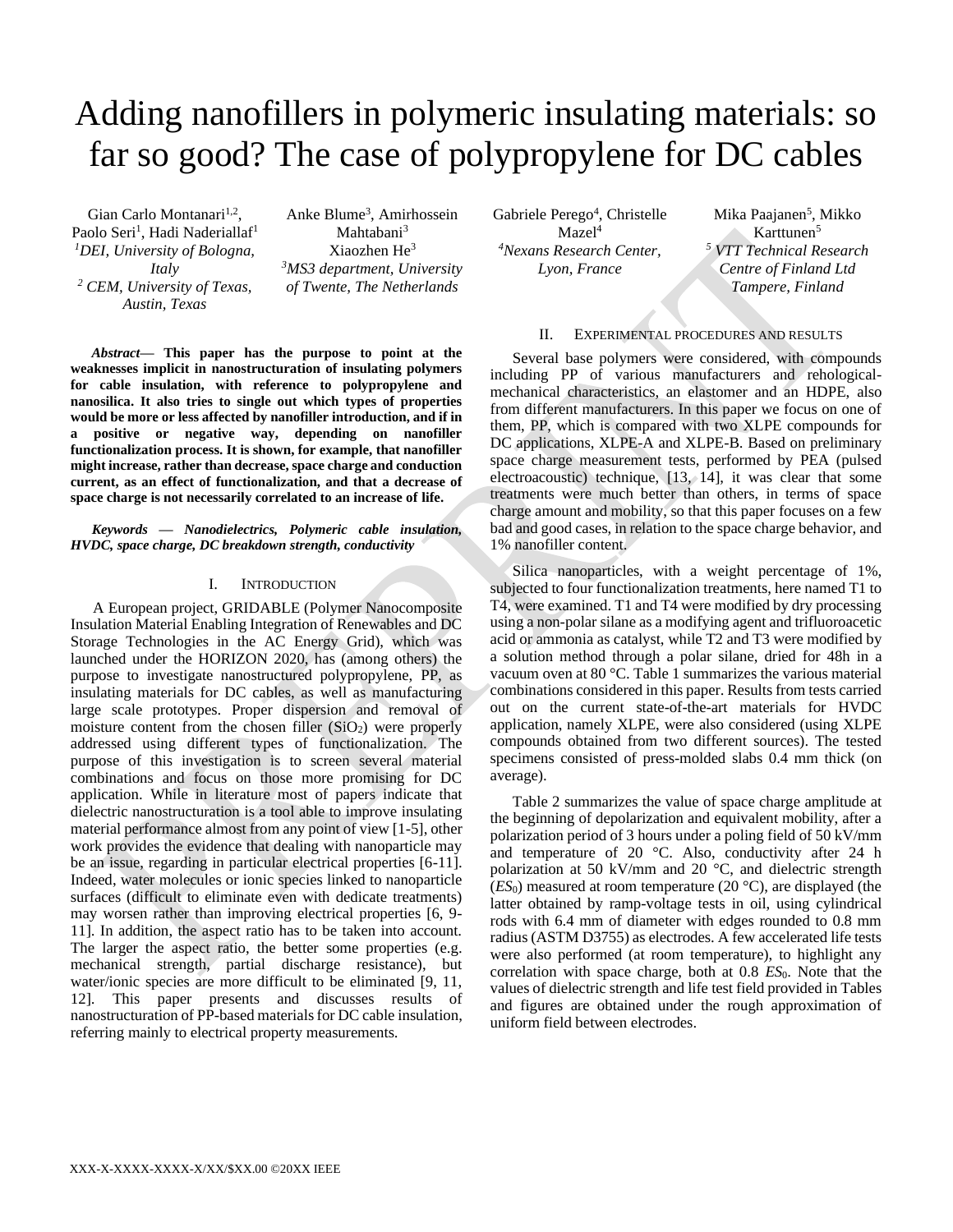Table 1. Summary of the material characteristics analyzed in the paper. Example of reading: PPT41: base material PP, functionalization treatment 4, percent nanofiller 1.

| Material<br>code  | Contents  |                     |              |  |  |
|-------------------|-----------|---------------------|--------------|--|--|
|                   | Elastomer | Random<br>copolymer | Polyethylene |  |  |
| PP                | 40%       | 55%                 | 5%           |  |  |
| PPT <sub>11</sub> | 39.6%     | 54.45%              | 4.95%        |  |  |
| PPT <sub>21</sub> | 39.6%     | 54.45%              | 4.95%        |  |  |
| PPT31             | 39.6%     | 54.45%              | 4.95%        |  |  |
| PPT41             | 39.6%     | 54.45%              | 4.95%        |  |  |

Both space charge and charging-discharging current measurements were performed at different fields and temperatures. This allowed the space charge amplitude vs electric field characteristics to be plotted for the tested materials, according to [14-16], and the temperature coefficient of conductivity to be estimated, *α*, derived from:

$$
\gamma(T) = \gamma_0 \exp\left(-\frac{\alpha}{T}\right) \tag{1}
$$

where  $\gamma_0$  stands for conductivity at 0 °C and  $\alpha$  is the activation energy (temperature coefficient). The charge amplitude from space charge measurements is estimated as [15, 16]:

$$
q(E,t) = \frac{1}{L} \int_0^L |q_p(E,x,t)| dx \qquad (2)
$$

where 0 and L denote the electrodes positions and  $q_p(E, x, t)$  is the space charge profile for a given poling field  $E$ . Mobility is then calculated by:

$$
\mu(t) = \frac{\varepsilon}{q^2(t)} \frac{dq(t)}{dt} \tag{3}
$$

where  $q(t)$  is the charge density that can be calculated at any depolarization time,  $dq(t)/dt$  is the slope of the depolarization curve at time  $t$ ,  $\varepsilon$  is the permittivity of the specimens tested. Once the apparent trap-controlled mobility is known, the distribution of trap depth could be estimated. An approximate method to obtain the trap depth distribution,  $\Delta U(t)$ , is described in [15].

Figure 1 shows an example of polarization/depolarization space charge patterns from unfilled and nanofilled materials, that is PP, PPT21 and PPT31, the second worsening and the third improving the space charge behavior compared to the base material, at 50 kV/mm and 60 °C.

According to the space charge measurement at room temperature (20  $^{\circ}$ C), adding nanofiller to the base PP material, even with a 1% content, may result in reduced space charge accumulation. As an example, PPT21 in Fig. 2 has a reduced space charge accumulation of  $0.26 \text{ C/m}^3$ , from from 2.9  $\text{C/m}^3$  of the neat material). Increasing the temperature, e.g. at 60  $\degree$ C, the opposite may also occur. In this condition, space charge accumulation of material PPT21 increases from  $0.46$  C/m<sup>3</sup> (neat PP) to  $1.31 \text{ C/m}^3$ .



Fig. 1. Example of space charge patterns at 60 °C (a) base material, PP; (b) PPT21, worsening the space charge behavior; (c) PPT31, improving the space charge behavior.



Fig. 2. Effect of nanofiller on space charge behavior at 20 and 60 °C.



Fig. 3. Example of space charge magnitude vs applied (geometric) electric field characteristic at 20 °C, nanofilled material vs XLPE and PP material.

As a general consideration, based on Table 2 and Figs. 1-3, it can be noted that nanostructuration may improve or worsen electrical properties with respect to the base material, depending on various factors, from type of functionalization treatment to temperature. While some properties can be improved for DC application, e.g. decreasing space charge content and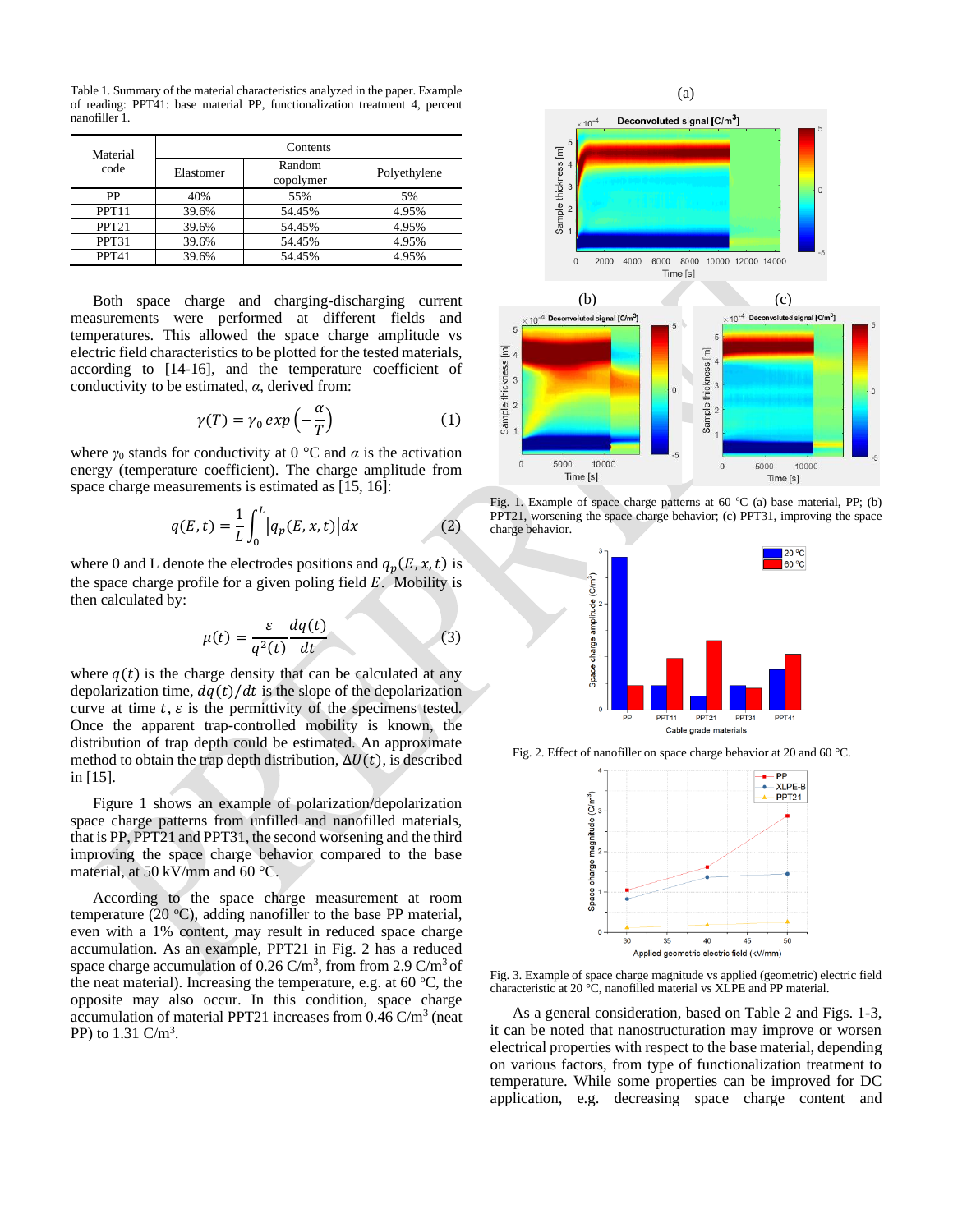conductivity, others can be worsened, e.g. the temperature coefficient *α* and life.

Table 2. Values of space charge amplitude (3 s after the beginning of depolarization, eq. (2)), equivalent mobility (eq. (3)), after polarization at 50 kV/mm and temperature 20 °C, conductivity after 24 h polarization at 50 kV/mm and 20  $\degree$ C, dielectric strength  $ES_0$  at room temperature (20  $\degree$ C), life test at 80%  $ES_0$  and temperature coefficient  $\alpha$  (eq. (1)). Space charge and conductivity are mean values, while dielectric strength and life tests data are relevant to 63.2% cumulative probability for a two-parameter Weibull distribution.

|                   | Electrical properties                     |                                                 |                       |                                   |                                    |                              |  |
|-------------------|-------------------------------------------|-------------------------------------------------|-----------------------|-----------------------------------|------------------------------------|------------------------------|--|
| Material<br>code  | Space<br>charge<br>amplitude<br>$(C/m^3)$ | Equivalent<br>mobility<br>$(m^2 V^{-1} s^{-1})$ | Conductivity<br>(S/m) | Dielectric<br>strength<br>(kV/mm) | Life test $-$<br>Time<br>(minutes) | $\alpha$ (°C <sup>-1</sup> ) |  |
| <b>XLPE-A</b>     | 1.24                                      | $1E-13$                                         | 6.36E-16              | 433                               | 0.1                                | 0.06                         |  |
| XLPE-B            | 1.45                                      | 1.75E-13                                        | 7.78E-15              | 418.9                             | 5.8                                | 0.07                         |  |
| PP                | 2.89                                      | $2E-14$                                         | 1.64E-15              | 394                               | 250.1                              | 0.06                         |  |
| PPT11             | 0.46                                      | $3E-13$                                         | 1.29E-16              | 497.1                             |                                    | 0.1                          |  |
| PPT <sub>21</sub> | 0.26                                      | $1E-13$                                         | 4.81E-17              | 488.1                             | 17.3                               | 0.07                         |  |
| PPT31             | 0.46                                      | 5E-13                                           | 1.45E-15              | 475.1                             | 1.5                                | 0.13                         |  |
| PPT41             | 0.76                                      | $4E-13$                                         | 2.93E-17              | 419.9                             | 0.04                               | 0.06                         |  |

Correlation between space charge and dielectric strength or conductivity was investigated. Fig. 4 shows those two correlation plots. In the case of space charge and dielectric strength, the correlation and determination coefficients are acceptable (i.e.  $r = -0.84$ ,  $R^2 = 0.7$ ), but for conductivity those are reduced to only  $r = -0.39$ ,  $R^2 = 0.15$ , mostly due to the presence of an outlier (XPE-B). Censoring it results in marginally better correlation ( $r = -0.42$ ,  $R^2 = 0.17$ ).



Fig. 4. (a): Correlation plot space charge amplitude vs dielectric strength,  $E_{50}$ , for materials of Table 2 at 20 °C ( $r = 0.84$ ). (b): conductivity vs dielectric strength, E<sub>S0</sub>, for materials of Table 2 at 20 °C ( $r = 0.42$ ).

Further, correlation between dielectric life and space charge or conductivity was also studied. Fig. 5 shows two correlation plots of life with space charge and conductivity. Generally speaking, correlation for this case is rather poor. This can be associated with the fact that life tests are conducted under different fields, corresponding to 0.8 times the breakdown field of each material (which in turn is characterized by a different dielectric strength). Life and space charge accumulation produce a correlation with  $r = -0.47$ ,  $R^2 = 0.23$ , while life and conductivity are characterized by  $r = -0.44$ ,  $R^2 = 0.2$ . Hence, those coefficients do not suggest that the action of nanostructuration can reflect into longer life, and, indeed, results showed worsening of life in some cases.

In order to better understand the obtained results, SEM imaging was also carried out for the tested materials, to highlight any morphological structure causing such apparently uncorrelated results. Fig. 6 contributes to explain how different functionalization affect the final structure of the polymer, eventually modifying its electrical (and possibly mechanical) properties. It is reasonably possible that inhomogeneous structures such as those shown in Fig. 6b, e contributes to

decrease the life of a material, introducing undesired regions where both mechanical and electrical stress might be enhanced. For the same reason, but on a minor scale, materials such as T2, T3 pictured in Fig. 6c, d do not perform as well as the neat material. The issue of agglomeration of nanoparticles (possibly represented by some of the white parts of Fig. 6, among elastomeric domains) is not fully resolved, and this is preventing the material from performing to its full potential.



Fig. 5. (a): Correlation plot space charge amplitude vs life, for materials of Table 2 at 20 °C. (b): conductivity vs life, for materials of Table 2 at 20 °C.



Fig. 6. Different functionalization effect on the final structure of the polymer.

#### III. DISCUSSION

There is evidence from the experimental results that the choice of base materials and functionalization process can influence significantly electrical properties, such as space charge, conductivity and its temperature coefficient, dielectric strength and life. Functionalization can play a role regarding electrical properties which are very sensitive to trap density and depth, as well as ionic species (as space charge and conductivity), but it may be less influential, or influential in a negative way, on short and long-term breakdown. It can be